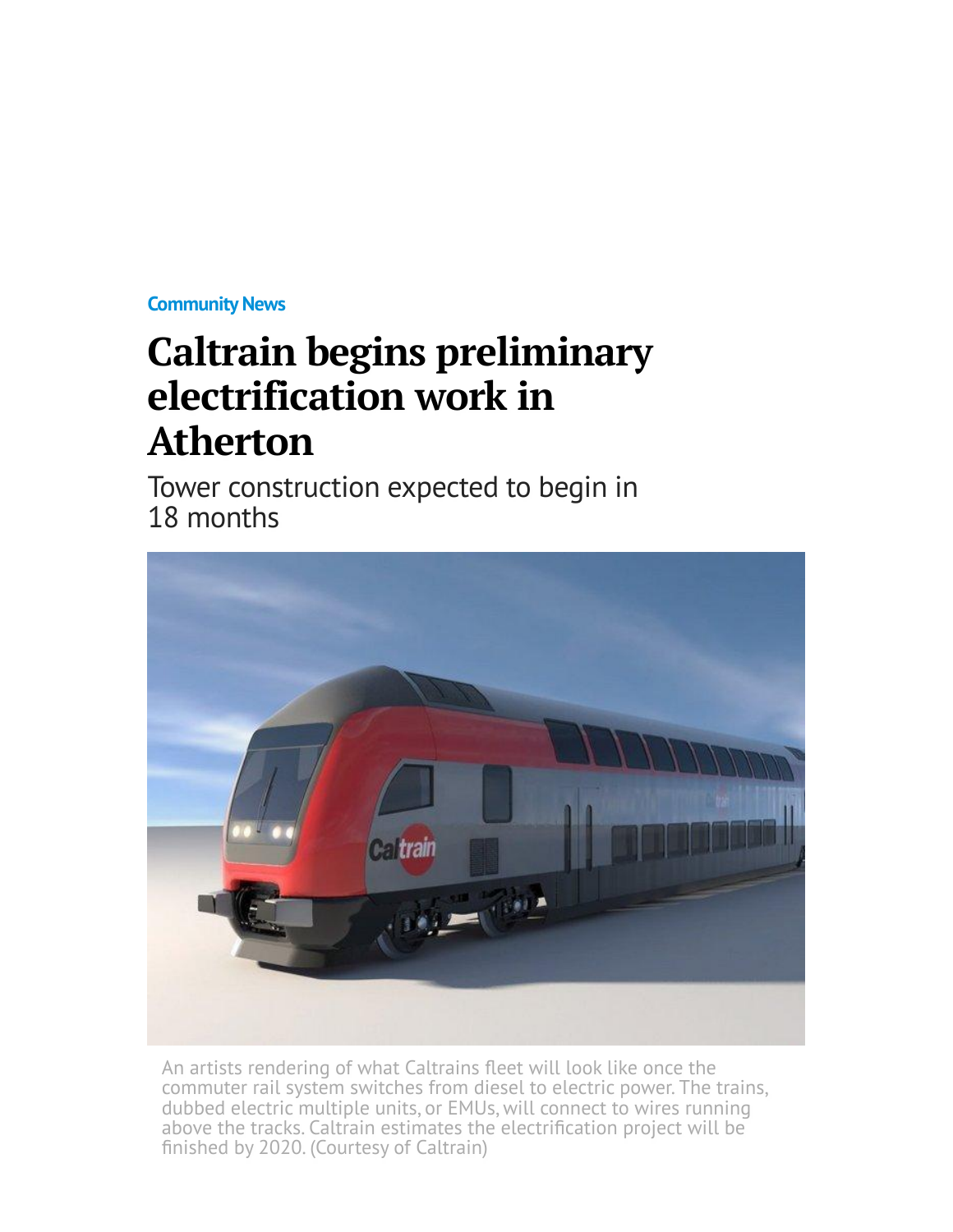Caltrain has been working this week to locate underground utilities, confirm soil conditions and test cables along its right-of-way through Atherton as part of its electrification project.

City Manager George Rodericks said that Caltrain is working with agencies along the electrification corridor — from San Francisco to Tamien Station in San Jose — to execute agreements for the work.

"The town's effort on this was suspended while the CEQA lawsuit progressed," said Rodericks, but "now that that has completed, Caltrain has re-approached the town regarding the agreement," which covers issues such as encroachment permits, laydown construction areas, truck routes, noise and construction times.

Town staff is working with Caltrain on the agreement, said Rodericks. The actual work of erecting the catenary towers that will support the electrical cables probably won't start for a year and a half, said Rodericks on Wednesday.

He said the towers will be set between the two railway tracks, "to the maximum possible," and that no taking of private property for the project is expected. Some trees may be trimmed or removed.

According to the Caltrain, Atherton and some cities north of Atherton, and the San Jose leg, will be the first to get the work done.

The new, electric-powered trains are scheduled to be operational by 2020. They will, according to the railway, "allow Caltrain to operate quieter, cleaner, more frequent and/or faster train service to more riders. Increased capacity and improved service will help Caltrain meet increasing ridership demand and alleviate local and regional traffic congestion."

The electrified corridor is expected to eventually be used by the state high-speed rail service, possibly as soon as 2019, according to the Caltrain website.



**SPONSORED CONTENT [A Guide to the Best-Kept Secrets](http://www.mercurynews.com/sponsor-content?prx_t=V3wCAMRwLArLEPA&ntv_fr)**